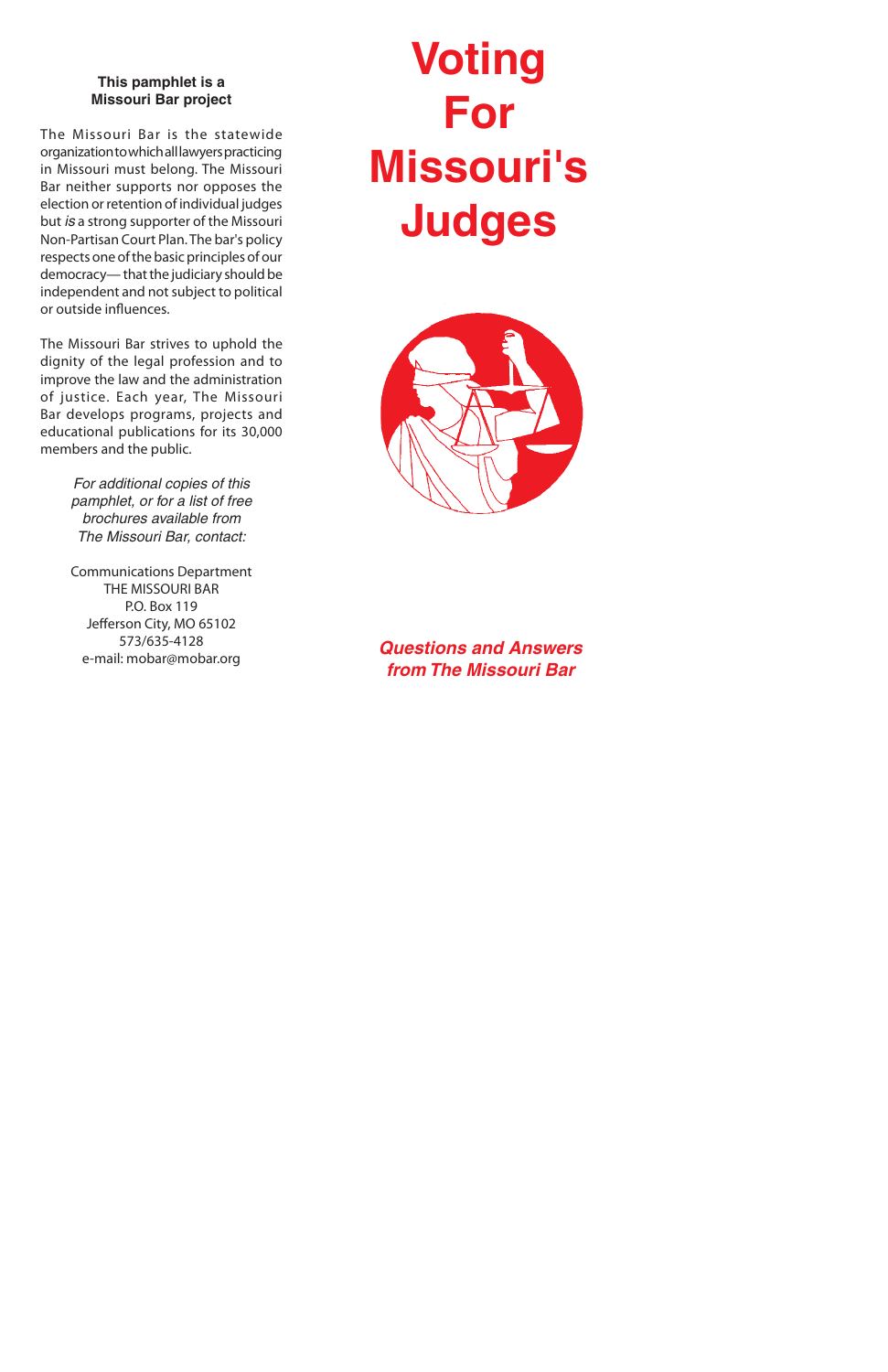

#### *Why do I have a choice among candidates for some judicial positions but not for others?*

Missouri has two systems for electing judges: a partisan system and a Non-Partisan Court Plan.

Partisan-elected judges run against challengers, unless no one chooses to oppose them. On the ballot, you will be asked to indicate which judicial candidate you prefer.

Judges who serve under the Non-Partisan Court Plan do not run against challengers. You are asked to vote for or against them on the strength of their performance on the bench.



# *Is the Non-Partisan Court Plan working?*

The plan was developed in Missouri more than 50 years ago. Since then, more than 30 other states have adopted parts of it. The system effectively removes politics from the process of judicial selection, while giving the public a meaningful opportunity to assess and evaluate judicial performance.

Those judges kept on the bench under this system owe their office to the people who voted for their retention, not to any political organization or special interest group. Missouri's citizens need a strong, dedicated and independent judiciary. Yet, judges still should be held accountable to the voters.

The Non-Partisan Court Plan appears to provide the best mix of this public accountability and judicial independence.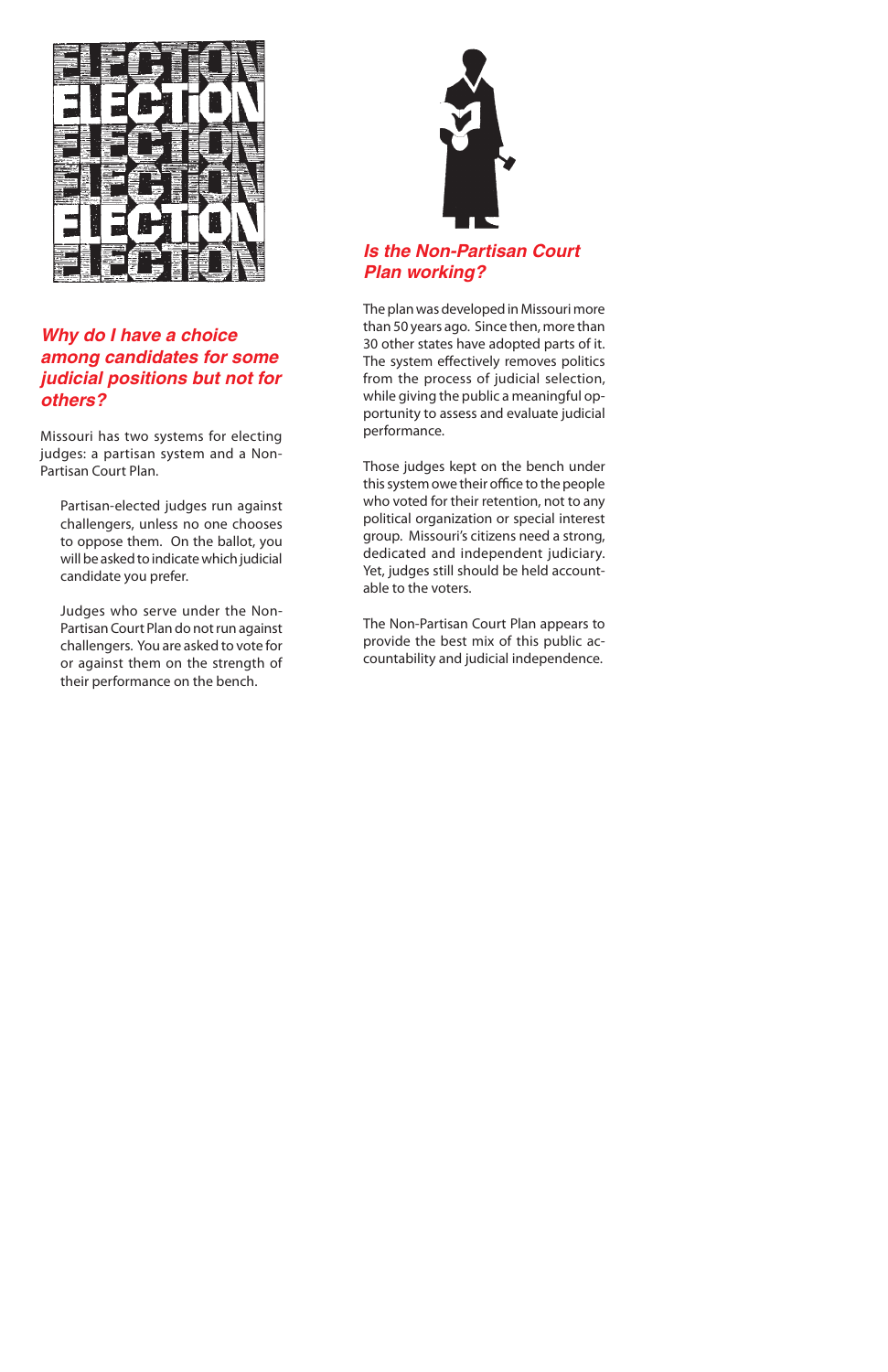#### **What is the Non-Partisan Court Plan?**

Judges who serve under this plan have been nominated by a judicial commission and then selected by the governor. After their first 12 months in office, non-partisan appointed judges must go before the voters in a retention election. Voters are asked whether each of these judges should be retained. To be retained, each judge must receive a majority vote. A similar retention election occurs at the end of each term of office, under the same guidelines and provisions. If a judge does not receive a majority of votes, his or her judicial office will become vacant at the end of its present term. The judicial commission will then nominate three candidates for the position and the governor will appoint one to fill the vacancy. The terms for appellate court judges are 12 years. Among trial judges, circuit judges serve six-year terms, while associate circuit judges have four-year terms.

The commission that selects nominees for appellate vacancies consists of a member of the Supreme Court of Missouri, three lawyers and three lay members. Commissions that select nominees for openings on the trial bench are made up of the chief judge of the court of appeals district in which the vacancy occurs, two lawyers and two lay members.

ers, except for a promise to perform their duties impartially and faithfully. Judges who are candidates for retention or reelection without a competing candidate may campaign in response to active opposition. But judges may not announce their views on disputed legal issues.



# *Can I vote for federal judges?*

No. Federal judges are part of a different system. They are appointed for life by the President of the United States with the advice and consent of the U.S. Senate. Federal judges do not stand in retention elections.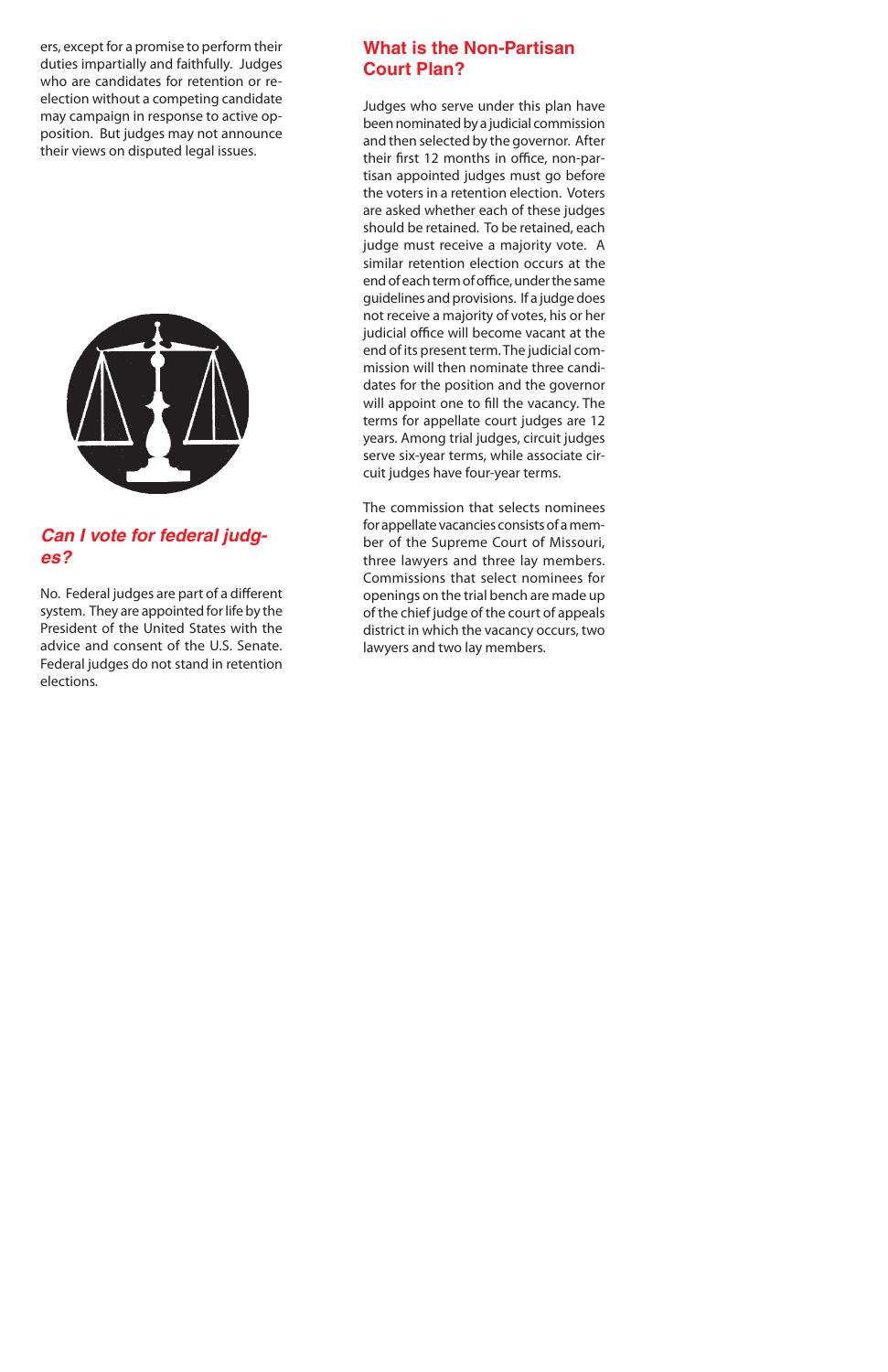#### *Which judges are selected and retained under the Non-Partisan Court Plan?*

- \* Judges of the Supreme Court of Missouri
- \* Judges of the Missouri Court of Appeals
- \* Trial judges in St. Louis City and St. Louis, Jackson, Platte, Clay and Greene **Counties**



#### *What is the purpose of the Non-Partisan Court Plan?*

The Non-Partisan Court Plan is designed to reduce the role of politics in the election of judges. It helps ensure the independence and integrity of the judiciary by shielding candidates from undue pressure.



### *Are there advantages of retaining judges in office?*

Yes, there are advantages to retaining competent judges. As in any other profession, people continue learning while they perform their responsibilities. Experienced judges not only develop an in-depth knowledge of the law during their careers, they also learn to become better courtroom administrators. In addition, the prospect of career stability encourages strong candidates to apply for judicial positions.

# *Why don't I hear more about judges? Don't they campaign?*

Judges must comply with a very strict code of professional conduct. They are not allowed to make promises to vot-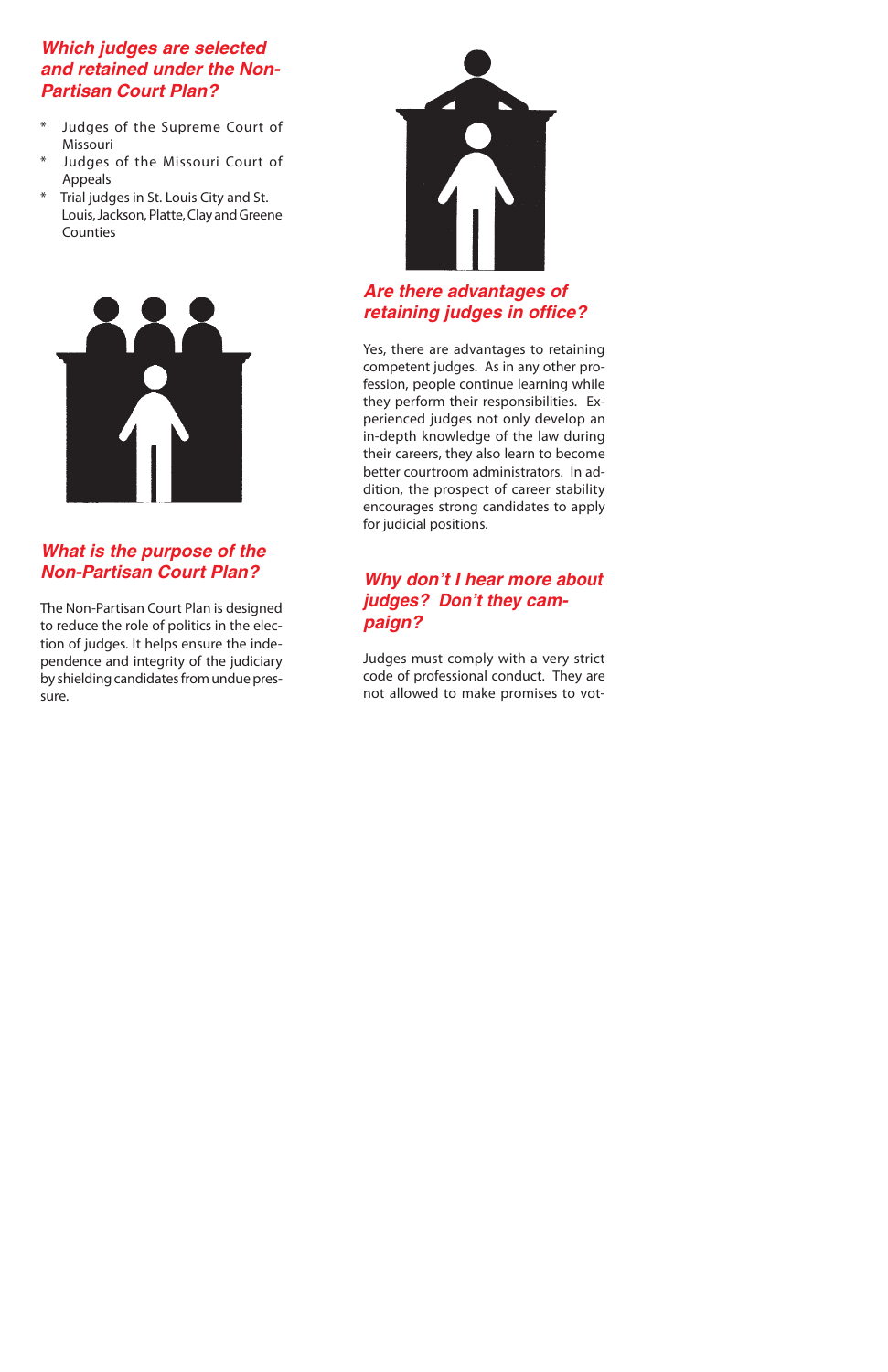

*Is the Non-Partisan Court Plan needed?*

During the early part of this century, political machines and party bosses in St. Louis and Kansas City largely controlled the election of judges, including the selection of party nominees for judicial positions. The Non-Partisan Court Plan ended this practice. Today, this plan offers an important additional advantage: Because nominations for judicial openings are based on merit, Missourians are assured that highly qualified judges are selected for the non-partisan positions.

#### *How do I know whether a judge should be retained?*

Judges who are doing their jobs competently should be retained. Those who are no longer performing their judicial duties properly should be removed. To inform voters about the performance of Missouri's judges, the Supreme Court

concerning the misconduct of judges and members of the judicial commission. The Commission on Retirement, Removal and Discipline of Judges is composed of two lawyers, one Court of Appeals judge, one circuit judge, and two non-lawyers. They serve six-year terms. All Missouri state judges are required to retire at age 70.

To contact the Commission on Retirement, Removal and Discipline of Judges, write to the commission at 2190 South Mason Rd., Suite 201, St. Louis, MO 63131, or call 314/966-1007.



*What if I don't like the way a judge ruled on an issue that is important to me?*

Judges are not elected to represent the opinions of voters. Their role is impartial: They must decide who is right and who is wrong in each individual case by applying the facts and the law without favor to either side. However, if you do not like a judge's record, it is your right to vote against that judge when he or she is on the ballot for retention.